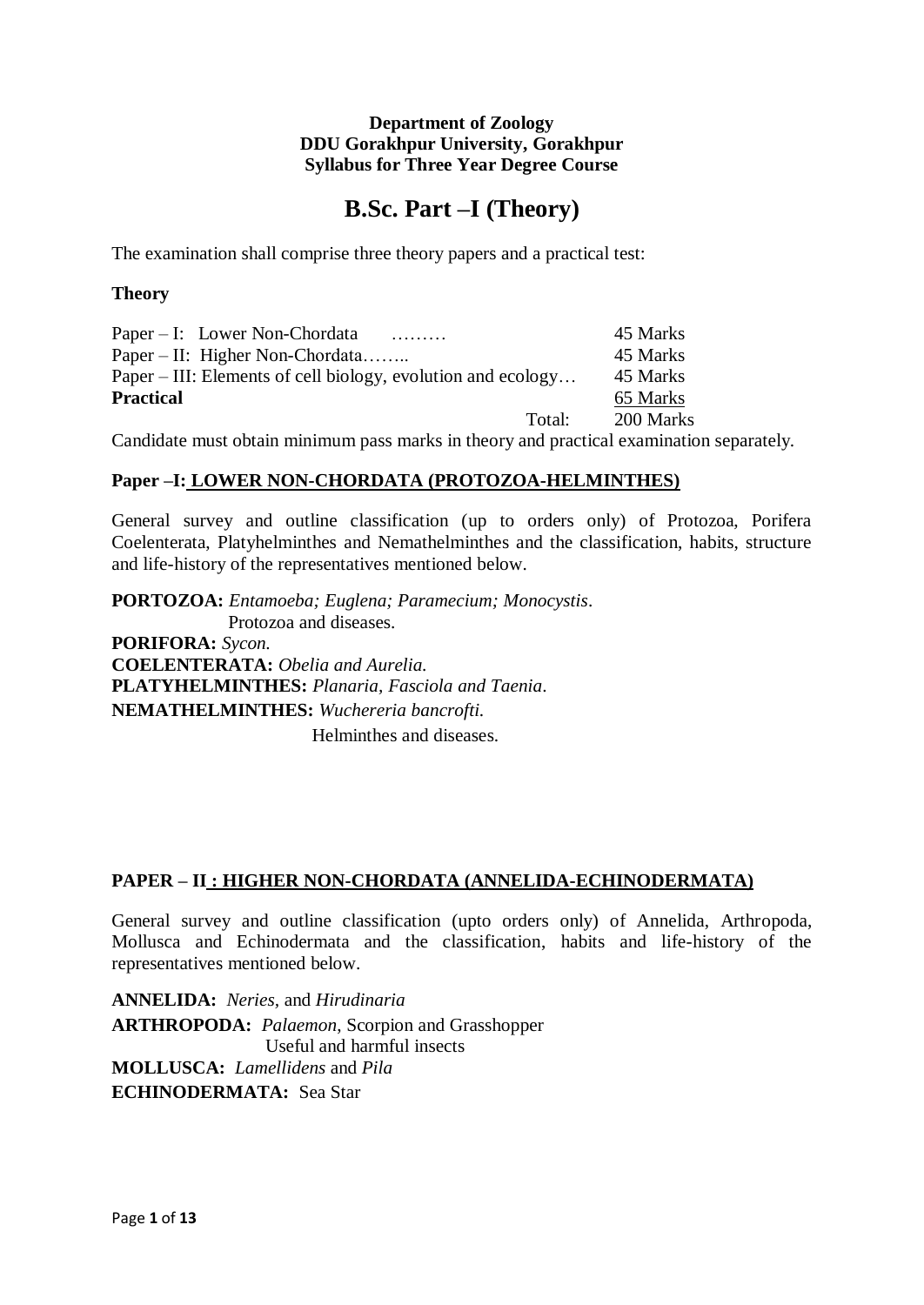# **PAPER – III: ELEMENTS OF CELL BIOLOGY, EVOLUTION AND ECOLOGY,**

#### **SECTION-A**

#### **CELL BIOLOGY**

Ultrastructure and molecular organization of cell-components in relation to basic functions; Structure and types of chromosomes; Mitosis and meiosis; Mendel's Laws of inheritance; Linkage and crossing over; Principles of chromosomal mapping.

#### **SECTION-B**

#### **EVOLUTION**

Theories and evidences of evolution; Lamarckism, Neolamarckism, Darwinism, Neo-Darwinism, Mutation theory, Modern Synthetic theory and evidences of evolution.

### **SECTION-C**

#### **ECOLOGY**

Concept of ecosystem; Energy flow, abiotic ecofactor (temperature, light and moisture) and biotic (food-web as in fresh water lakes and ponds) primary ecological divisions and their fauna.

Zoogeographicals realms and their characteristics vertebrate fauna.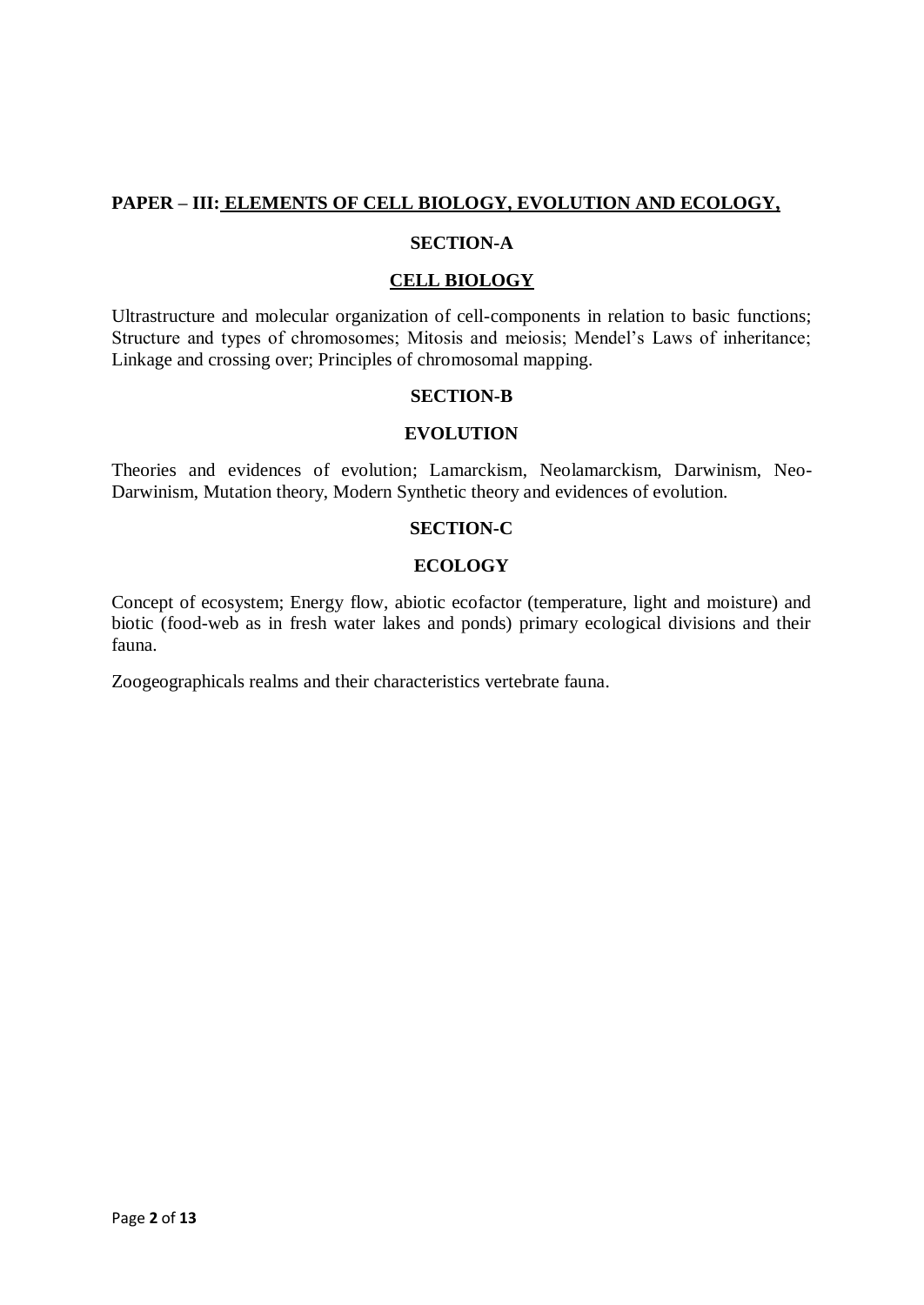# **B.Sc. Part –I (Practical)**

Candidates shall be required to show knowledge of classification, dissections and micro preparations of the types mentioned above, in addition to those prescribed for intermediate examination of U. P. Board. Note books containing a complete record of the laboratory work done during the session must be produced at the practical examination. **The duration of the practical examination shall be 3½ hours.**

The distribution of marks shall be as follows:

| <b>Exercise</b>  |       |          |
|------------------|-------|----------|
| Major dissection |       | 15 Marks |
| Minor dissection |       | 05 Marks |
| Preparation      |       | 08 Marks |
| Spots $(10)$     |       | 25 Marks |
| Viva-voce        |       | 05 Marks |
| Class records    |       | 07 Marks |
|                  | Total | 65 Marks |

The scope of practical work is indicated from the exercises given below:

# **Protozoa:**

Feeding experiment with congo-red; Prepared slides of structure, binary fission and conjunction.

# **Gregarine and Verticella:**

Examination of ciliates (*Opalina, Balantidium* and *Nyctotherus*) from the rectum of frog.

#### **Porifera:**

Permanent preparation of spicules and gemmules.

Study of prepared slides of transverse and longitudinal sections of *Sycon*, Spongin fibres of *Euspongia*, different kinds of spicules and gemmules of *Spongilla*.

**Meseum specimens:** *Euplectella* skeleton; *Spongilla; Euspongia; Cliona*.

#### **Coelenterata:**

Permanent preparation of *Obelia* colony.

Study of prepared slides of *Obelia* colony and medusa.

**Meseum specimens:** *Physalia; Porpita; Vellala; Corallium; Fungia; Tubipora; Pennatula; Gorgonia; Sea-anemone*.

#### **Plathyehelminthes:**

*Planaria*: Examination of living flat worms; Study of prepared slides of entire specimens and transverse sections.

*Fasciola***:** Examination of specimens insitu; Study of prepared slides of entire specimen, transverse sections and larval forms.

*Teania***:** Study of prepared slides of scolex, mature and gravid proglottids and transverse sections of mature proglottid.

Study of prepared slides of *Polystomum, Paramphistomum, Schistosoma* and *Echinococcus.*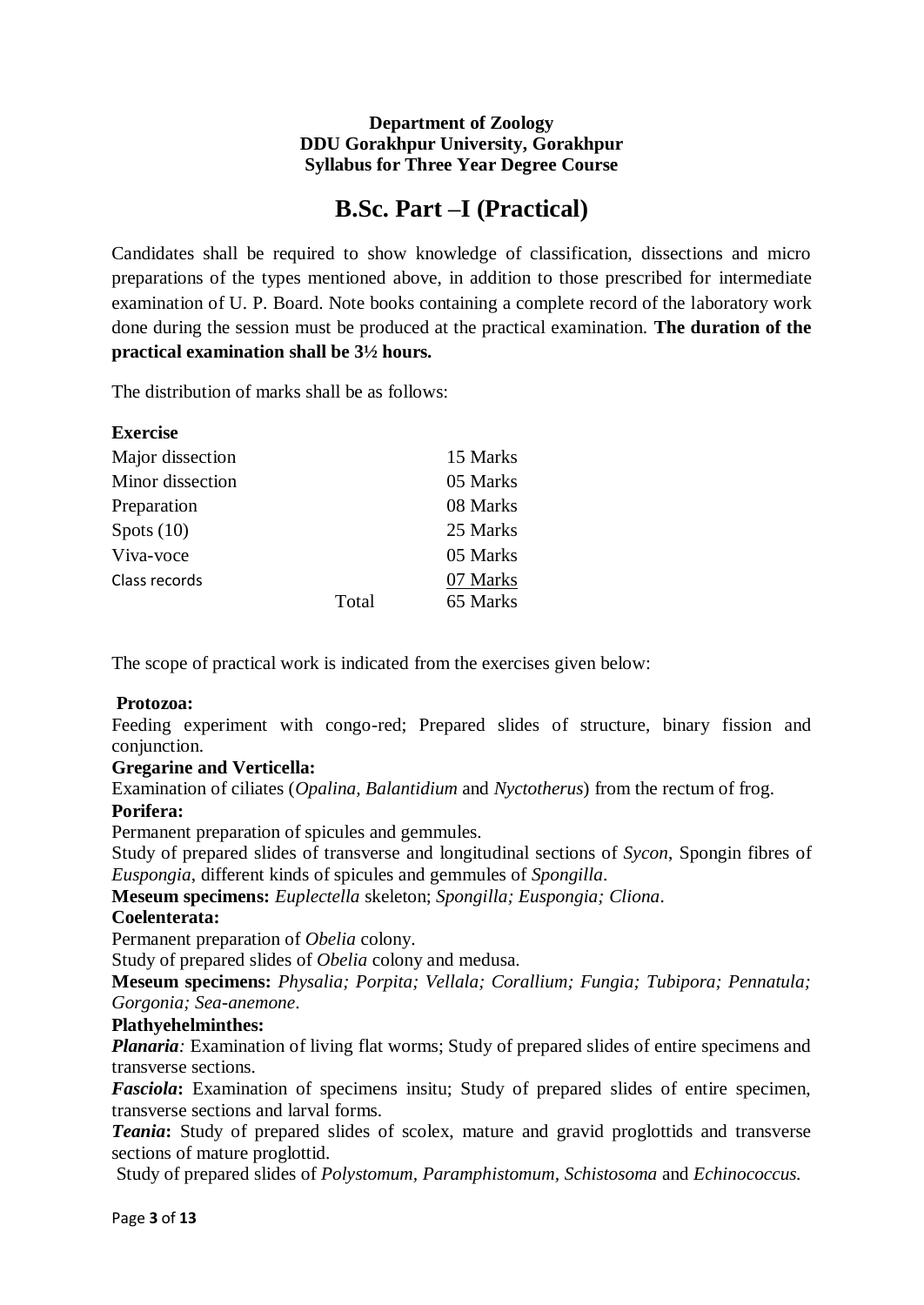**Museum specimens:** Tapeworm; Cysticercus larva.

## **Nemathelminthes:**

*Ascaris***:** External characters; Study of prepared slides of transverse sections of male and female.

#### **Annelida:**

*Neries***:** External characters; Study of prepared slides of transverse sections; Permnent preparation of parapodium.

*Hirudinaria***:** External characters; Dissections; Preparation of Jaws, nephridium and salivary glands; study of prepared slides salivary glands, nephridium and transverse sections through different regions.

**Meseum specimens:** *Heteronereis; Arenicola; Chaetopterus; Aphrodite; Pheretima; Branchllion; Bonnelia* female.

#### **Arthropoda:**

**Palaemon:** External characters; Permanent preparation of statocyst.

**Scorpion:** External characters; Dissections; Permanent preparation of book-lung and pectin.

*Periplanata***:** Dissection; Permanent preparation of salivary apparatus and trachea.

#### **Grasshopper:** Dissections.

Study of prepared slides of mouth-parts of male and female *Anopheles* and *Culex*, life-history of *Anopheles* and C*ulex,* Nauplius and Zoea larva*, Daphnia, Cyclops* and *Xenopsylla*.

**Museum specimens:** *Peripatus; Thyroglutus; Scolopendra; Balanus; Pagurus; Scylla; Sacculina* on crab; *Limulus; Schistocerca; Bombyx mori; Apis; Polistes;* Life-history of termite.

#### **Mollusca:**

*Pila*: External characters; Dissections; Permanent preparation of radula and gill filaments; Study of prepared slides of gill lamella and osphradium.

**Lamellidens:** External characters; Dissections; Permanent preparation of gill lamella; Sections of gill lamella and glochidium larva; Study of prepared slides of glochidium and transverse sections through ctenidium, shell and different regions of the body.

**Museum specimens:** *Chiton; Turbinella; Doris; Aplysia; Vaginula; Mytilus; Teredo; Dentalium; Octopus; Loligo; Sepia; Nautilus; Pearl oyster.*

#### **Echinodermata:**

*Asterias***:** External characters; Study of prepared slides of transverse and longitudinal sections of the arms.

Museum specimens: *Echinus; Ophiothrix; Holothuria; Antedon*.

#### **Cytogenetics:**

Grasshopper testis and onion root-tip squash preparation to study mitosis and meiosis. Study of prepared slides of cell division.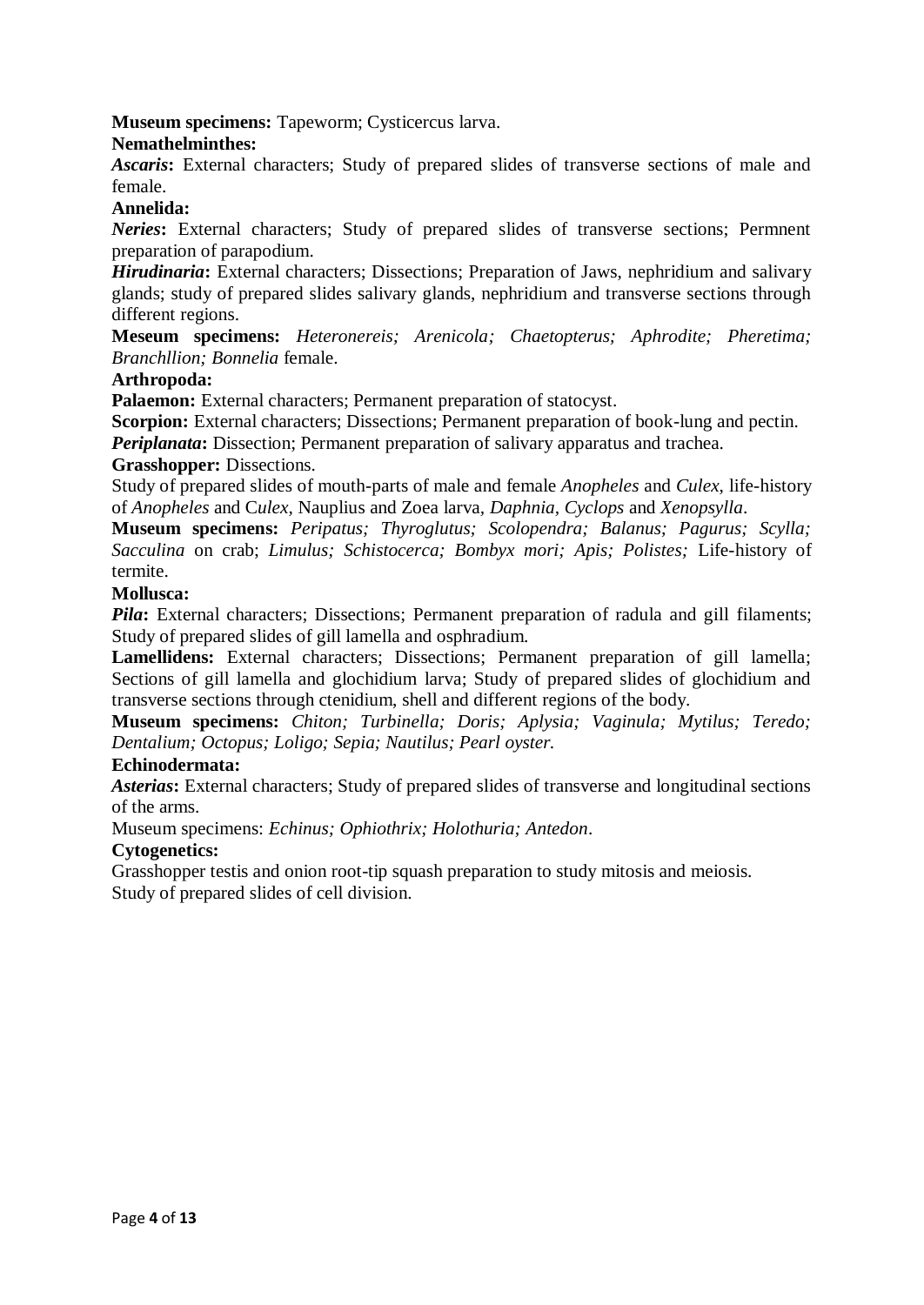# **B.Sc. Part – II (Theory)**

The examination shall comprise three theory papers and a practical test:

# **Theory**

| Paper – I: Protochordata, histology and embryology                                                                 |        | 45 Marks  |  |
|--------------------------------------------------------------------------------------------------------------------|--------|-----------|--|
| Paper – II: Vertebrate Zoology                                                                                     |        | 45 Marks  |  |
| Paper – III: Elements of physiology and biochemistry                                                               |        | 45 Marks  |  |
| <b>Practical</b>                                                                                                   |        | 65 Marks  |  |
|                                                                                                                    | Total: | 200 Marks |  |
| $\alpha$ . It is a constant of the contribution of the contribution of the contribution of the contribution of the |        |           |  |

Candidate must obtain minimum pass marks in theory and practical examination separately.

# **Paper – I: PROTOCHORDATA, HISTOLOGY AND EMBRYOLOGY**

## PROTOCHORDATA:

General survey and outline classification (up to orders only) of Protochordata, and the classification, habits, structure and life-history of the representatives mentioned below. Urochordata : *Amphioxus.*

# HISTOLOGY:

Histology of stomach, intestine, liver, pancreas, bone, pituitary, kidney and gonads of frog and a mammal.

# EMBRYOLOGY:

Outlines of development of an Ascidian, *Amphioxus*, frog and chick. Development of placenta in rabbit.

# **PAPER – II: VERTEBRATE ZOOLOGY**

General survey and outline classification (up to orders only) of Craniata, and the classification, habits, structure and life-history of the representatives mentioned below.

**CYCLOSTOMATA:** External features only. **PISCES:** *Scoliodon.* **AMPHIBIA:** Parental care and neoteny. **REPTILIA:** *Uromastrix* or any other Lizard. Identification of poisonous and non-poisonous snakes Biting mechanism of snakes, Snakes venom and antivenin **AVES**: *Columba*

**MAMMALIA:** Osteology of rabbit, Adaptive radiation,General characteristics and affinities of Prototheria, Metatheria and Eutheria.

Page **5** of **13**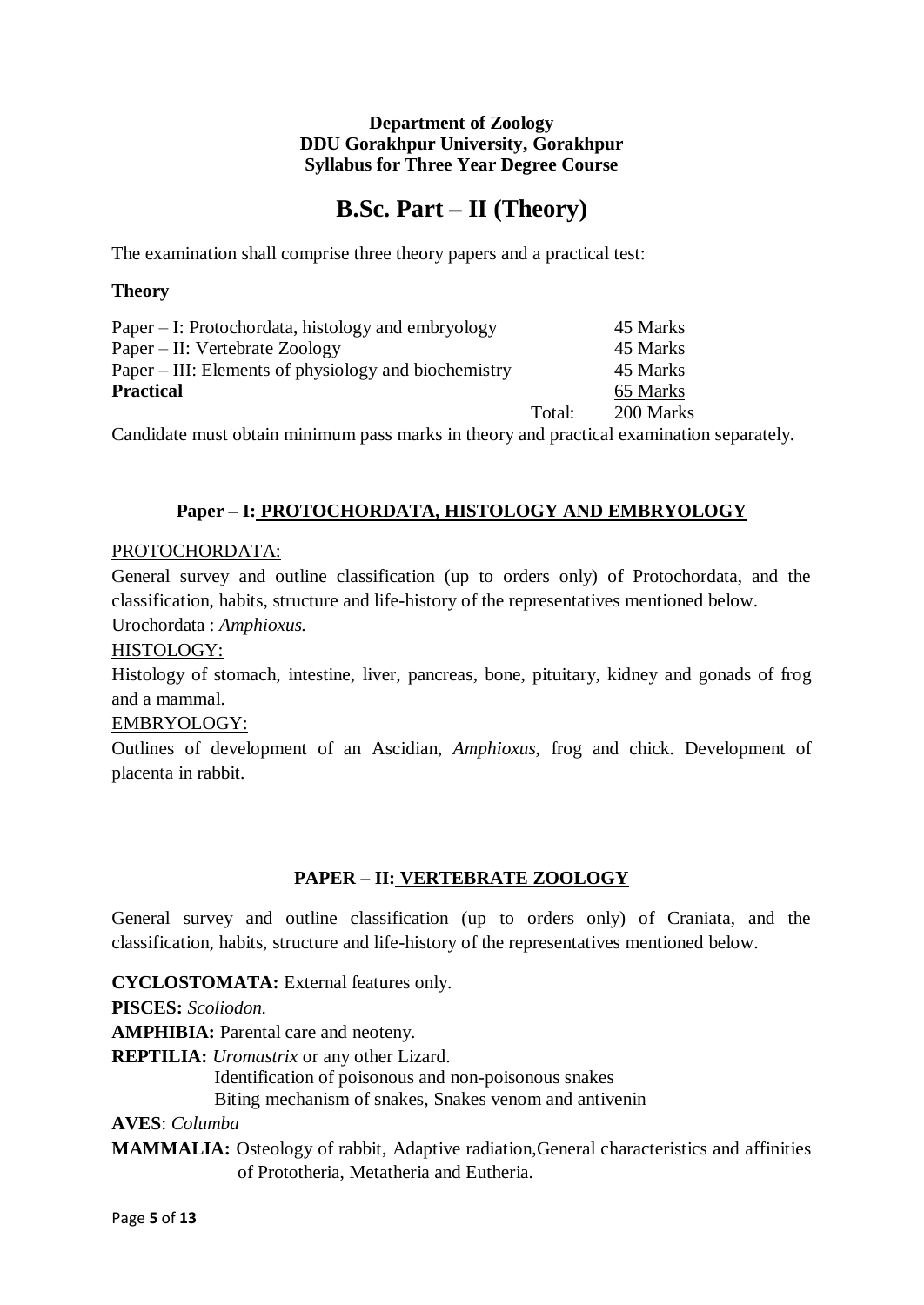## **PAPER – III: ELEMENTS OF PHYSIOLOGY AND BIOCHEMISTRY**

#### **Section – A**

#### **ELEMENTARY MAMMALIAN PHYSIOLOGY:**

Elementary knowledge of digestion and absorption, respiration, circulation, excretion, nerve conduction, muscles, endocrines and pheromones.

#### **Section – B**

#### **BIOCHEMISTRY:**

Elementary knowledge of functional groups (alcohols, thio-alcohols, acids aldehydes, ketones, and amines) and their reaction; Hydrogen ion concentration and buffering mechanism; classification of carbohydrates; Characteristics of monosaccharides; chemical classification of amino acids; Peptide Linkage; Types of Lipids; Hydrolysis of fats; Types of enzymes; Conditions for enzymatic activity; types of vitamins and micronutrients.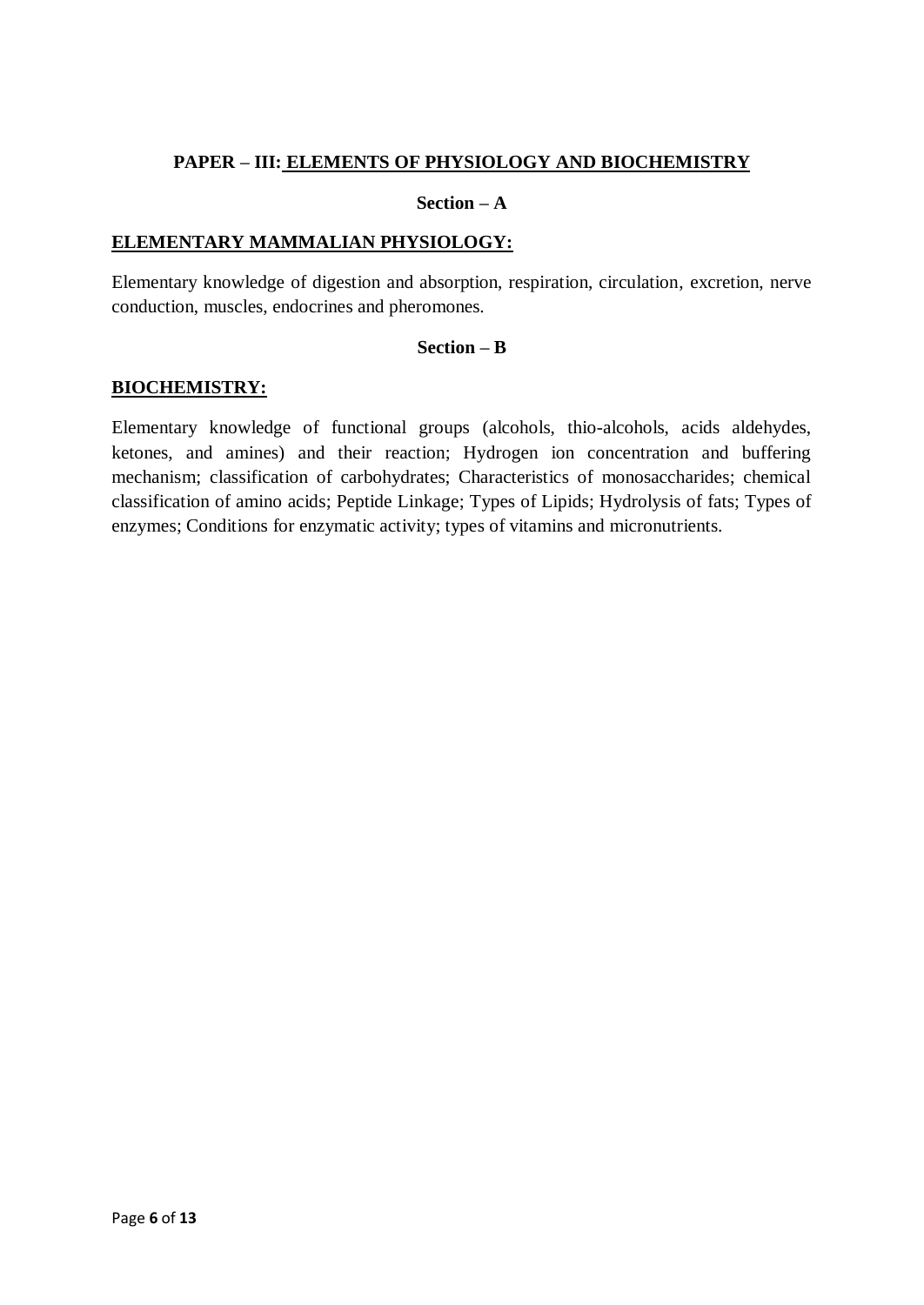# **Department of Zoology DDU Gorakhpur University, Gorakhpur Syllabus for Three Year Degree Course B.Sc. Part –II (Practical)**

Candidates shall be required to show knowledge of classification, dissections and micro preparations of the types mentioned below. Note books containing a complete record of the laboratory work done during the session must be produced at the practical examination. **The duration of the practical examination shall be 4½ hours.**

The distribution of marks shall be as follows:

# **Exercise**

| Dissection            |       | 18 Marks |
|-----------------------|-------|----------|
| Preparation           |       | 05 Marks |
| Physiology experiment |       | 05 Marks |
| Spots $(10)$          |       | 25 Marks |
| Viva-voce             |       | 05 Marks |
| Class records         |       | 07 Marks |
|                       | Total | 65 Marks |

The scope of practical work is indicated from the exercises given below.

#### **Hemichordata:**

*Balanoglossus***:** External charatcters; Study of prepared slides.

#### **Urochordata:**

*Herdmania***:** External characters; Glycerine and permanent preparation of spicules and branchial wall; Study of prepared slides of larva and metamorphosis.

**Museum specimen:** *Herdmania; Pyrosoma; Doliolum Oikopleura*.

#### **Cephalochordate:**

*Amphioxux***:** External characters; Study of prepared slides of oral hood, velum and sections through various regions of the body.

#### **Cyclostomata:**

**Petromyzon:** Larva: External characters.

#### **Pisces:**

*Scoliodon***:** External characters; Dissections; Permanent preparation of placoid scales and ampulla of Lorenzini; Study of prepared slides of different kinds of scales and development of placoid scales.

#### **Museum specimens:**

**Elasmobranchii:** *Heptranches; Sphyrna; Pristis; Toredo; Sting-ray*.

**Holocephall***: Chimaera*.

**Teleostomi:** *Acipencer; Lepidosteus; Hippocampus; Anguilla; Pleuronecles; Exocoetus; Clarias; Anabas; Amia; Arius; Polyodon*.

**Dipnoi:** Any lung-fish.

#### **Amphibia:**

**Frog:** Dissections; Permanent preparation of blood film and chromatophores; Study of prepared slides of histology and development; Study of articulated and disarticulated skeleton.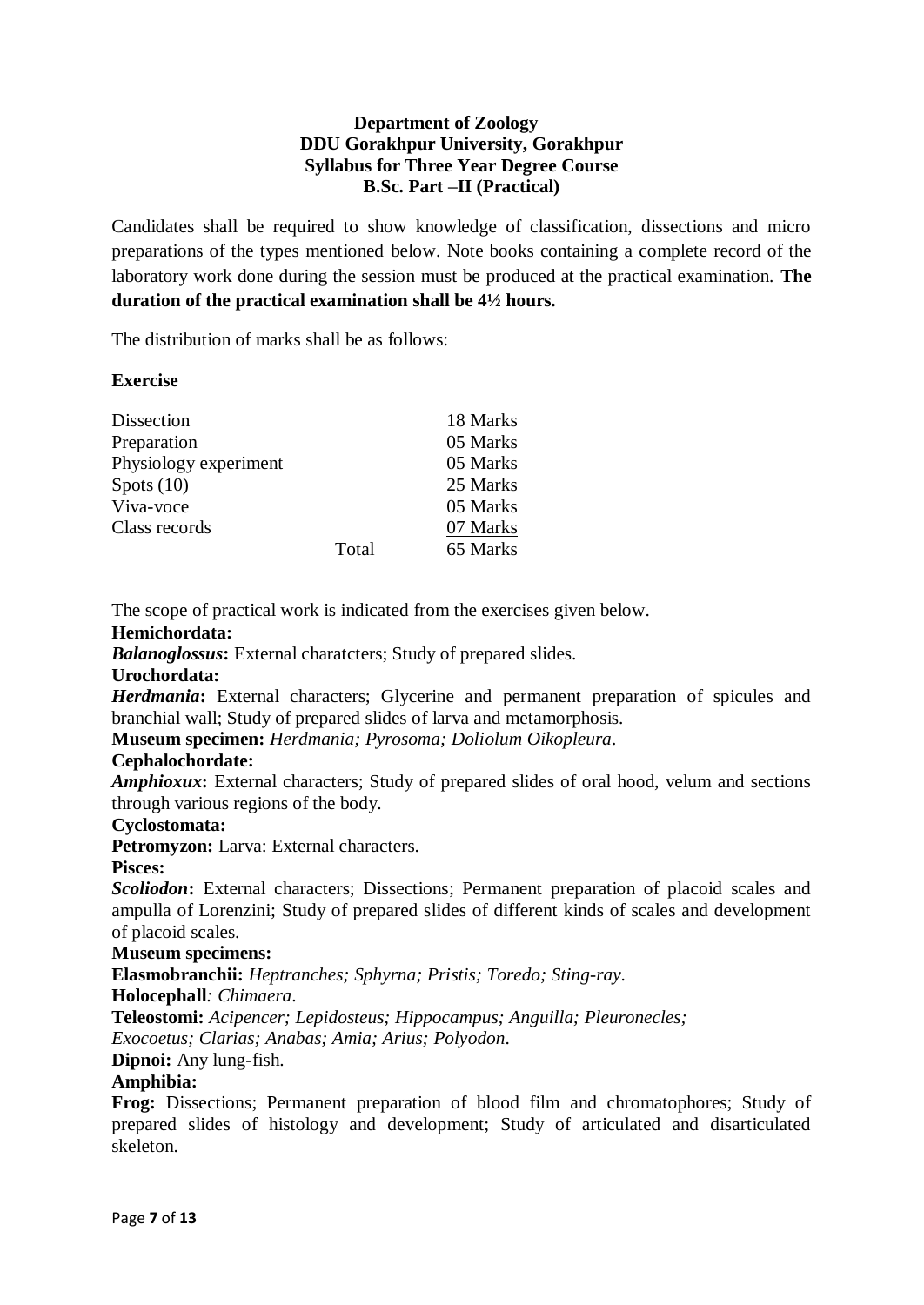**Museum specimens:** *Salamender; Proteus; Amphiuma; Amblyostama; Axolotal* larva*; Cryptobranchus; Siren.*

**Anura:** *Rhacophorus; Alytes ; Hyla.*

**Reptilia:**

*Uromastrix* **or any other lizard:** external characters; Dissections; Permanent preparation of blood film.

Study of articulated and disarticulated skeleton of *Varanus.*

#### **Museum specimens:**

**Chelonia:** Turtles and Tortoises.

**Lacertilia:** *Varanus; Heloderma; Hemidactylus; Chamelion; Draco; Calotes; Lygosoma; Ophiosaurus* or *Anguis*.

**Ophidia:** *Naja; Vipera; Crotalus; Bungarus; Ptyas*; Biting mechanism of poisonous snakes (Models).

**Crocodilia:** Alligator; Crocodileus; Gavialis.

**Extinct reptiles (models):** *Rhamphorhyncus; Brontosaurus; Iguanodon; Stegosaurus*.

**Aves:**

*Columba livia intermedia:* External characters; Dissections; Permanent preparation of pecten, filoplume and blood film; Structure of feathers.

Study of prepared slides of chick embryo.

Study of articulated and disarticulated skeleton of fowl.

#### **Museum specimen:**

**Archaeornithes:** *Archaeopteryx*. (cast and model).

**Neornithes:** *Gallus; Anser*; *Corvus; Psittacula*.

#### **Mammalia:**

**Rat or any other mammal**: External characters; Dissection of vascular and urinogenital systems.

Study of prepared slides of histology.

Study of articulated and disarticulated skeleton of rabbit.

## **Museum specimens:**

**Prototheria:** *Tachyglossus* and *Ornithorhynchus*, if available.

**Metatheria:** *Macropus*, if available.

**Eutheria:** *Manis; Platinasta; Felis domestica* or any other cat; *Mus; Hystrix; Lepus*; *Erinaceous*; Crocidura; Pteropus or any other bat; lemur or a monkey.

#### **Physiology Experiment:**

Action of salivary amylase, pepsin and trypsin.

Oxygen consumption of a rat.

Total count of R.B.C. and W.B.C.

Differential count of W.B.C.

Bleeding and clotting time.

Formation of hemin crystals.

Estimation of haemoglobin.

Effect of asmolarity of salt solutions and hemolytic agents on R.B.C., Clinical tests of sugar, ketone and urea in urine.

Kymographic recording of muscle contraction in nerve-muscle preparation of frog.

Kymographic recording of muscle heart beat of frog and effect of drugs on it.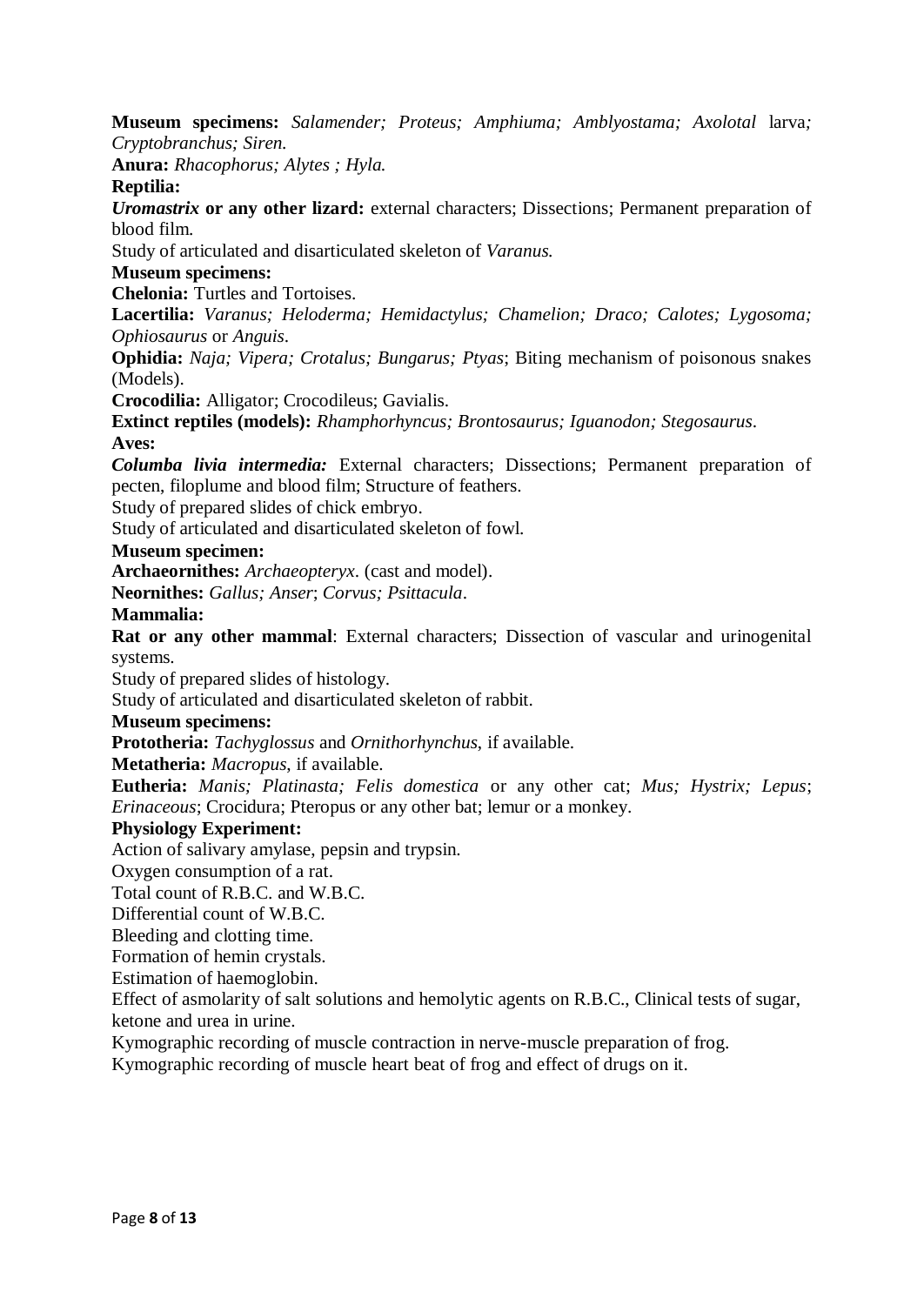# **B.Sc. Part – III (Theory)**

The examination shall comprise three theory papers and a practical test: **Theory** Paper – I : Environmental biology and toxicology 50 Marks Paper – II : Economic Zoology and elementary biostatistics 50 Marks Paper – III : Regulatory mechanism in vertebrates 50 Marks Paper – IV : Cell physiology and elements of Biotechnology 50 Marks **Practical :** 100 Marks Total : 300 Marks

Candidates must obtain minimum pass marks in theory and practical examination separately.

# **PAPER – I: ENVIRONMENTAL BIOLOGY AND TOXICOLOGY**

## **Section – A**

# **ENVIRONMENTAL BIOLOGY :**

Ecosystem : General organization; Trophic structure; Energy flow; Ecological pyramids; Basic types of biogeochemical cycles (chiefly nitrogen, phosphorus and sulphur).

Community : Basic structure; Species diversity, dominance, distribution and succession.

Population : Interspecific and intraspecific relations.

Population in relation to public health.

Conservation of natural resources with particular reference to wild life conservation in India (chief endangered species and concept of wild life reserves).

# **Section – B**

#### **ENVIRONMENAL TOXICOLOGY :**

Introduction and scope of toxicology. Survey of environmental toxicants and their biology and ecological ill-effects.

Dose-response relationship: Graded, quantal and cumulative responses. Outline of toxicological testing methods : Mortality tests  $(LC_{50}/LD_{50}$  and safety margins/Limits); Acute, subacute and chronic testing of local and systemic effects (Skin; Eye; Behavioural; Biochemical; Physiological; Histopathological; Heamatological; Reproductive; Teratogenic; Carcinogenic).

#### **Translocation of chemicals :**

Membrane barriers; Storage depots; Biotransformation sites; Mixed multifunction oxidases. Selective toxicity in relation to translocation and biotransformation factors. Outline of antidotal procedures.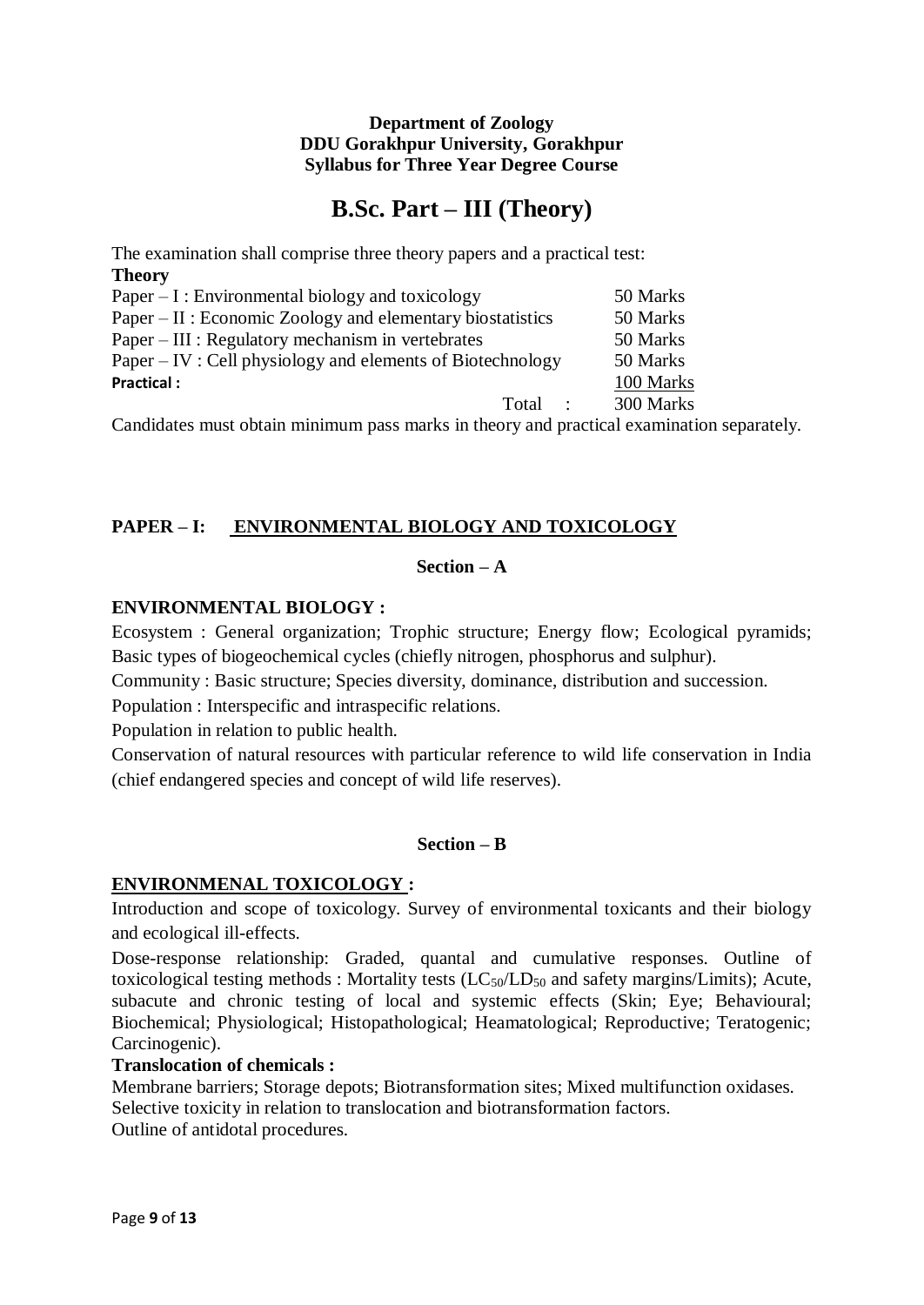# **PAPER – II: ECONOMIC ZOOLOGY AND ELEMENTARY BIOSTATISTICS**

#### **Section –A**

# **ECONOMIC ZOOLOGY:**

General survey of economically important Phytoparasitic nematodes and insects. Pathology/Damage caused, Prevention and control of *Leishmania, Trypanosoma, Heterodera* and *Tribolium.* Diseases transmitted and control of mosquitoes and housefly. General features, Life-History and useful products of *Apis, Bombyx* and *Tachardia.* Brief outline of fish-culture, poultry and dairy-farming. Economic importance of fishes. General survey of important food-fishes and their diseases. Rat menace and its control.

## **Section – B**

## **BIOSTATISTICS:**

**General representation of frequency distribution:** Histograms; Frequency polygon; Cumulative frequency *graph/ogive.* **Measurement of central tendency:** Mean; Median; Mode. **Measures of variability:** Standard deviation. **Normal probability curve:** Basic features.

# **PAPER – III: REGULATORY MECHANISMS IN VERTEBRATES**

#### **Nutritional Physiology:**

Nutritive requirements (concept of balanced diet); Regulation of hunger; Satiety; Food movement; Secretion of digestive juices.

#### **Respiration:**

Regulation of breathing and transport of gases. Automobile industrial emissions, food additives, Pesticides (Insecticides & Rodenticides), Heavy metals, radioactive substances.

#### **Blood and circulation:**

Regulation of heart beat; Vasomotor control; Hemodynamics (Physical characteristics of blood with reference to haematocrit and viscocity; Blood flow and resistance; Fluid energies; Blood pressure; Blood volume; Cardiac output).

#### **Excretion and Osomoregulation:**

Regulation of kidney function; Cellular Permeability, diffusion and active transport; Salt and Water balance.

#### **Muscular system:**

Innervation of muscles, excitation and contraction coupling; Chemical basis of muscle contraction.

#### **Nervous system:**

Role of autonomic nervous system in regulatory mechanism.

#### **Endocrines:**

Hypothalamo-hypophysial system; Regulatory action of hormones at cellular level; Thermoregulation in homeotherms.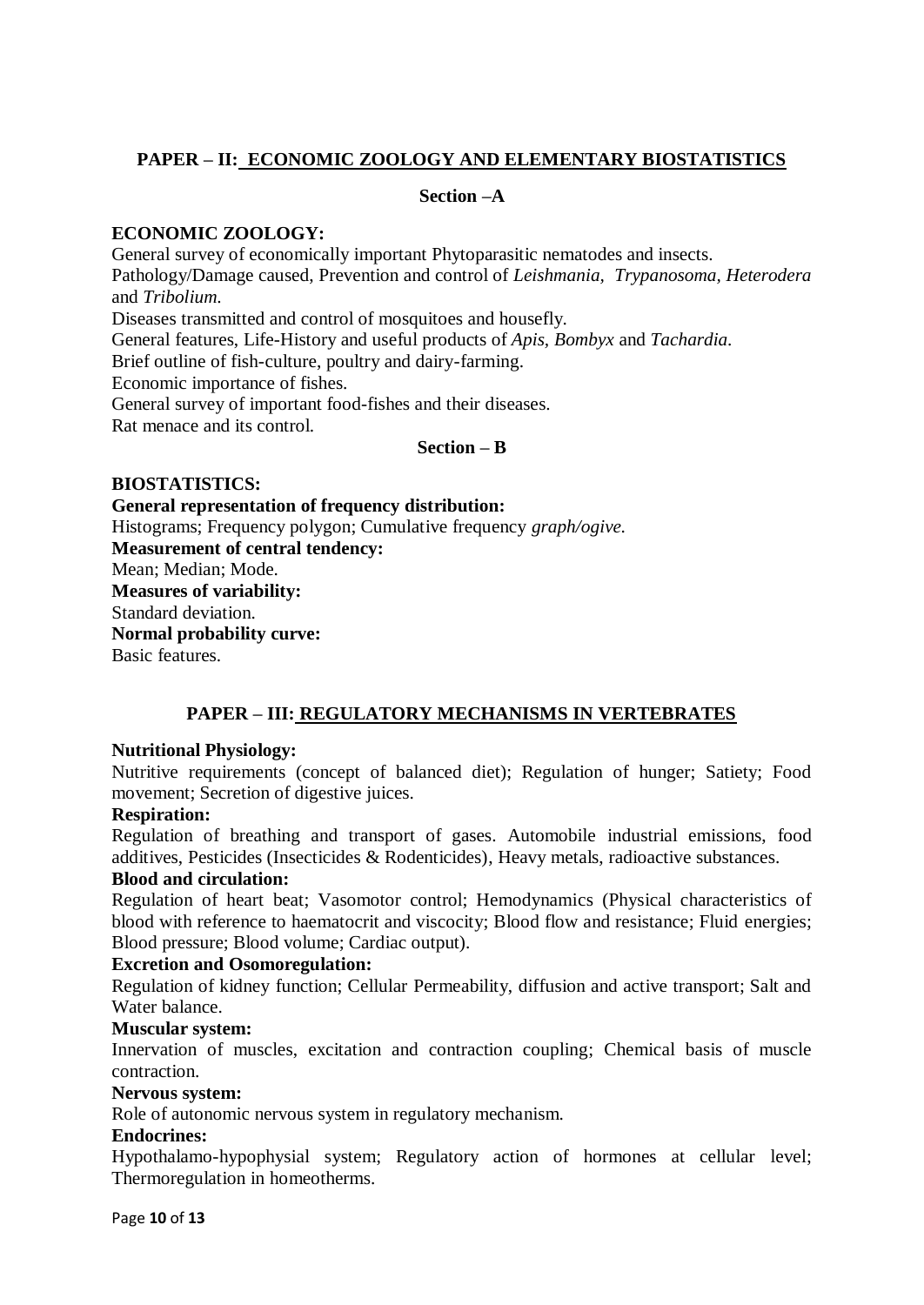# **Paper IV: CELL PHYSIOLOGY AND ELEMENTS OF BIOTECHNOLOGY**

# **Section – A**

# **CELL PHYSIOLOGY:**

Glycolysis; Kreb's cycle; Electron transport system; Synthesis of nucleic acids; Protein synthesis and its regulation; Immune responses.

#### **Section – B**

#### **BIOTECHNOLOGY:**

Basics of recombinant D.N.A. technology.

**Biotechnological Processes:**

Cellular interaction and production of hybrids; Nuclear cloning.

Elementary knowledge of genetic engineering and its application towards human welfare.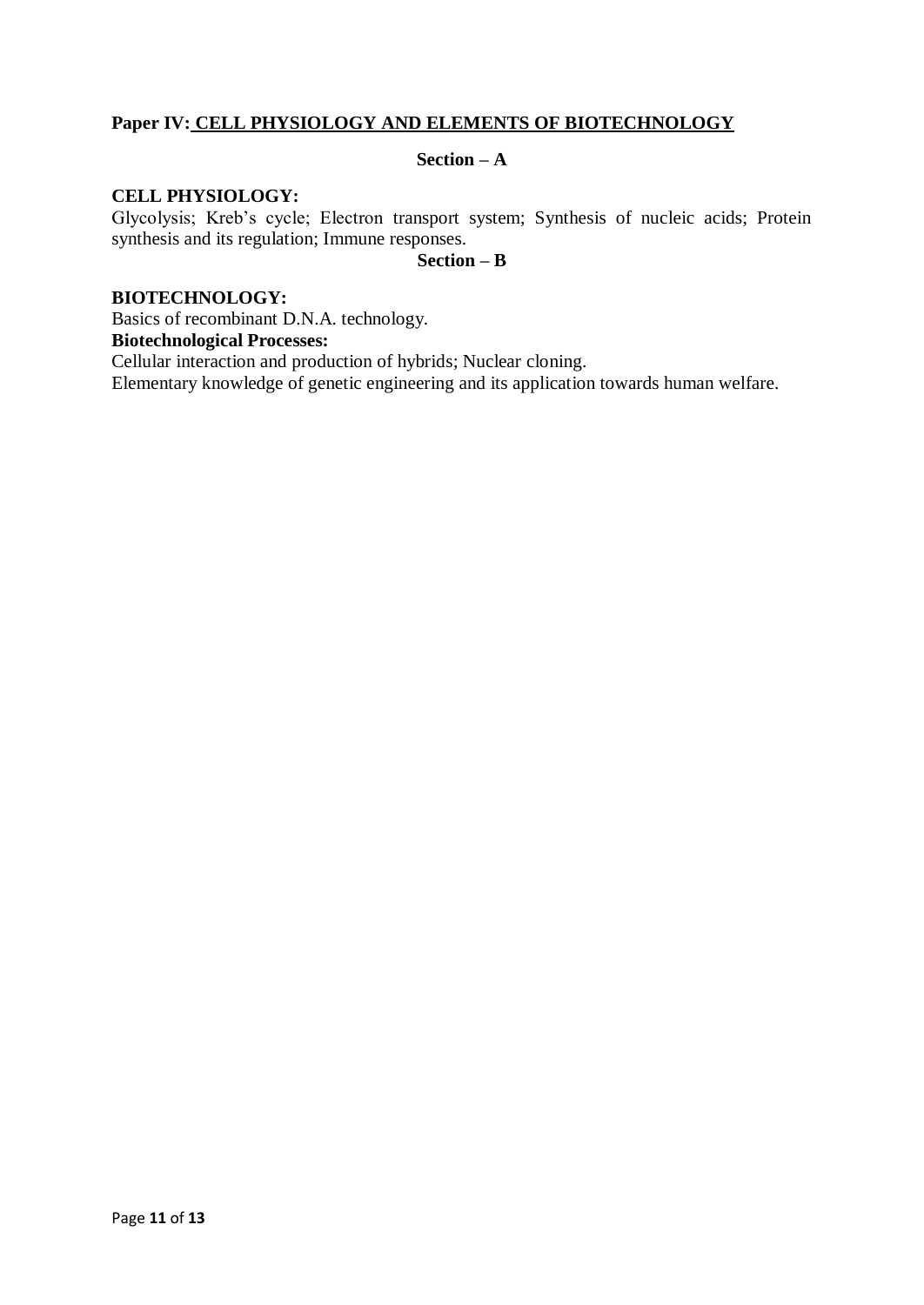# **Department of Zoology DDU Gorakhpur University, Gorakhpur Syllabus for Three Year Degree Course B.Sc. Part –III (Practical)**

The practical examination shall comprise two sittings of 3 hours each. The distribution of marks shall be as follows:

| <b>Exercise</b>     |       |           |
|---------------------|-------|-----------|
| Paper-I:            |       |           |
| Ecology exercise    |       | 08 Marks  |
| Toxicology exercise |       | 08 Marks  |
| Spots $(5)$         |       | 10 Marks  |
| Paper – II and III: |       |           |
| Dissection          |       | 08 Marks  |
| Exercise            |       | 08 Marks  |
| Spots $(9)$         |       | 18 Marks  |
| $Paper - IV:$       |       |           |
| Major exercise      |       | 15 Marks  |
| Minor exercise      |       | 05 Marks  |
| Paper $I – IV:$     |       |           |
| Viva-voce           |       | 10 Marks  |
| Class records       |       | 10 Marks  |
|                     | Total | 100 Marks |

Note-books containing a complete record of the laboratory work done during the session must be produced at the practical examination.

The scope of the practical work is indicated from the exercises given below.

# **Paper – I:**

Recording of physical eco factors: Atmospheric pressure, temperature and humidity. Estimation of dissolved oxygen content of freshwater samples by Winkler's method. Estimation of free carbon dioxide in freshwater samples. Estimation of alkalinity of freshwater samples. Study (qualitative and quantitative) of freshwater plankton. Effect of light on colour changes in frog. Animal associations: Mutualism; Commensalism; Parasitism. Particular effect of organo phosphorus insecticide in rat. Precipitation of protoplasm of buccal epithelium cells by mercuric chloride in rat. Study of signs and symptom of ammonia poisoning in rat. Behaviorural rat responses of fish/insect to different doses of pesticide exposure. Determination of  $LC_{50}$  values from provided data. Study of prepared skeleton of toxicology related histopathology. Comparative study of chemical characteristics of polluted and non-polluted freshwater samples.